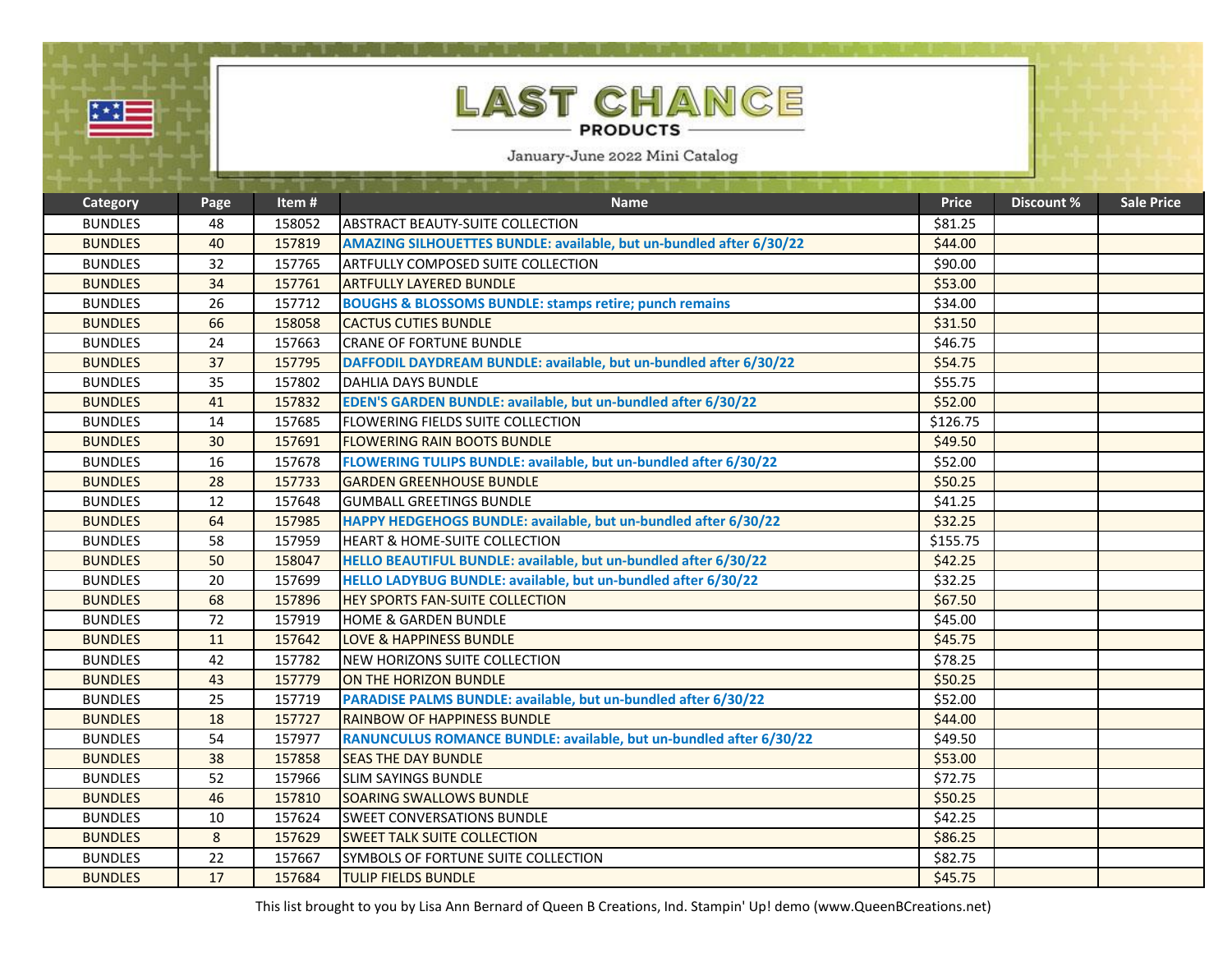| LAST CHANCE<br>举章<br><b>PRODUCTS</b><br>January-June 2022 Mini Catalog |      |        |                                                                                   |              |                   |                   |
|------------------------------------------------------------------------|------|--------|-----------------------------------------------------------------------------------|--------------|-------------------|-------------------|
| <b>Category</b>                                                        | Page | Item#  | <b>Name</b>                                                                       | <b>Price</b> | <b>Discount %</b> | <b>Sale Price</b> |
| <b>BUNDLES</b>                                                         | 69   | 157893 | YOUR BIGGEST FAN BUNDLE                                                           | \$40.50      |                   |                   |
| <b>EMBELLISHMENTS</b>                                                  | 43   | 158140 | 1/8" COTTON RIBBON COMBO PACK                                                     | \$9.00       | 30%               | \$6.30            |
| <b>EMBELLISHMENTS</b>                                                  | 59   | 149590 | 3/8" (1 CM) DENIM RIBBON                                                          | \$7.00       | 30%               | \$4.90            |
| <b>EMBELLISHMENTS</b>                                                  | 49   | 158148 | <b>ADHESIVE-BACKED HEXAGONS</b>                                                   | \$7.50       | 30%               | \$5.25            |
| <b>EMBELLISHMENTS</b>                                                  | 69   | 158143 | <b>FAN BAKERS TWINE</b>                                                           | \$7.50       | 30%               | \$5.25            |
| <b>EMBELLISHMENTS</b>                                                  | 12   | 158132 | <b>FROSTED BEADS ASSORTMENT</b>                                                   | \$7.50       | 30%               | \$5.25            |
| <b>EMBELLISHMENTS</b>                                                  | 12   | 158131 | GUMBALL MACHINE SHAKER DOMES                                                      | \$7.00       | 30%               | \$4.90            |
| <b>EMBELLISHMENTS</b>                                                  | 43   | 158141 | <b>PEBBLES ENAMEL SHAPES</b>                                                      | \$7.50       | 30%               | \$5.25            |
| <b>EMBELLISHMENTS</b>                                                  | 23   | 158134 | POLISHED DOTS                                                                     | \$7.50       | 30%               | \$5.25            |
| <b>EMBELLISHMENTS</b>                                                  | 9    | 158129 | REAL RED 3/8" FAUX LINEN RIBBON                                                   | \$7.50       | 30%               | \$5.25            |
| <b>EMBELLISHMENTS</b>                                                  | 69   | 158144 | <b>RESIN STARS EMBELLISHMENTS</b>                                                 | \$8.00       | 30%               | \$5.60            |
| <b>HOST</b>                                                            | 90   | 158460 | <b>EXPRESSIONS OF FRIENDSHIP HOST CLING STAMP SET: only with Stampin' Rewards</b> | \$13.50      |                   |                   |
| <b>HOST</b>                                                            | 90   | 158070 | MISCHIEVOUS MICE HOST CLING STAMP SET: only with Stampin' Rewards                 | \$12.50      |                   |                   |
| <b>PAPER</b>                                                           | 49   | 158039 | <b>ABSTRACT BEAUTY 4" X 6" SPECIALTY DESIGNER SERIES PAPER</b>                    | \$15.00      | 50%               | \$7.50            |
| <b>PAPER</b>                                                           | 49   | 158050 | <b>ABSTRACT BEAUTY CARDS &amp; ENVELOPES</b>                                      | \$10.00      | 50%               | \$5.00            |
| <b>PAPER</b>                                                           | 49   | 158151 | <b>ABSTRACT BEAUTY EPHEMERA PACK</b>                                              | \$6.50       | 30%               | \$4.55            |
| <b>PAPER</b>                                                           | 33   | 157750 | ARTFULLY COMPOSED 12" X 12" DESIGNER SERIES PAPER                                 | \$11.50      | 10%               | \$10.35           |
| <b>PAPER</b>                                                           | 15   | 157670 | FLOWERING FIELDS 12" X 12" DESIGNER SERIES PAPER                                  | \$11.50      | 30%               | \$8.05            |
| <b>PAPER</b>                                                           | 59   | 157928 | HEART & HOME 12" X 12" DESIGNER SERIES PAPER                                      | \$11.50      | 10%               | \$10.35           |
| <b>PAPER</b>                                                           | 59   | 157956 | <b>HEART &amp; HOME DOILIES</b>                                                   | \$5.00       | 10%               | \$4.50            |
| <b>PAPER</b>                                                           | 59   | 157957 | HEART & HOME MEMORIES & MORE CARD PACK                                            | \$10.00      | 30%               | \$7.00            |
| <b>PAPER</b>                                                           | 59   | 157958 | <b>HEART &amp; HOME MEMORIES &amp; MORE CARDS &amp; ENVELOPES</b>                 | \$10.00      | 10%               | \$9.00            |
| <b>PAPER</b>                                                           | 69   | 157882 | HEY SPORTS FAN 12" X 12" DESIGNER SERIES PAPER                                    | \$11.50      | 50%               | \$5.75            |
| <b>PAPER</b>                                                           | 23   | 157666 | MOTHER OF PEARL 12" X 12" SPECIALTY PAPER                                         | \$6.00       | 30%               | \$4.20            |
| <b>PAPER</b>                                                           | 43   | 157768 | NEW HORIZONS 6" X 6" DESIGNER SERIES PAPER                                        | \$11.50      |                   |                   |
| <b>PAPER</b>                                                           | 67   | 158068 | SUPPLE SHIMMER 12" X 12" SPECIALTY PAPER                                          | \$5.00       | 30%               | \$3.50            |
| <b>PAPER</b>                                                           | 9    | 157628 | <b>SWEET LITTLE BOXES</b>                                                         | \$10.00      | 50%               | \$5.00            |
| <b>PAPER</b>                                                           | 9    | 157616 | <b>ISWEET TALK 12" X 12" DESIGNER SERIES PAPER</b>                                | \$11.50      | 50%               | \$5.75            |
| PAPER                                                                  | 23   | 157652 | ISYMBOLS OF FORTUNE 12" X 12" SPECIALTY DESIGNER SERIES PAPER                     | \$15.00      | 50%               | \$7.50            |
| <b>STAMP SETS</b>                                                      | 34   | 157752 | <b>ARTFULLY LAYERED CLING STAMP SET</b>                                           | \$24.00      |                   |                   |
| <b>STAMP SETS</b>                                                      | 53   | 158026 | IBEST DELIVERY PHOTOPOLYMER STAMP SET                                             | \$17.00      |                   |                   |
| <b>STAMP SETS</b>                                                      | 26   | 157703 | <b>BOUGHS &amp; BLOSSOMS CLING STAMP SET</b>                                      | \$20.00      |                   |                   |
| <b>STAMP SETS</b>                                                      | 55   | 157884 | <b>BRAGWORTHY CLING STAMP SET</b>                                                 | \$19.00      | 50%               | \$9.50            |
| <b>STAMP SETS</b>                                                      | 73   | 157926 | <b>BRAVE VIKINGS CLING STAMP SET</b>                                              | \$20.00      |                   |                   |

This list brought to you by Lisa Ann Bernard of Queen B Creations, Ind. Stampin' Up! demo (www.QueenBCreations.net)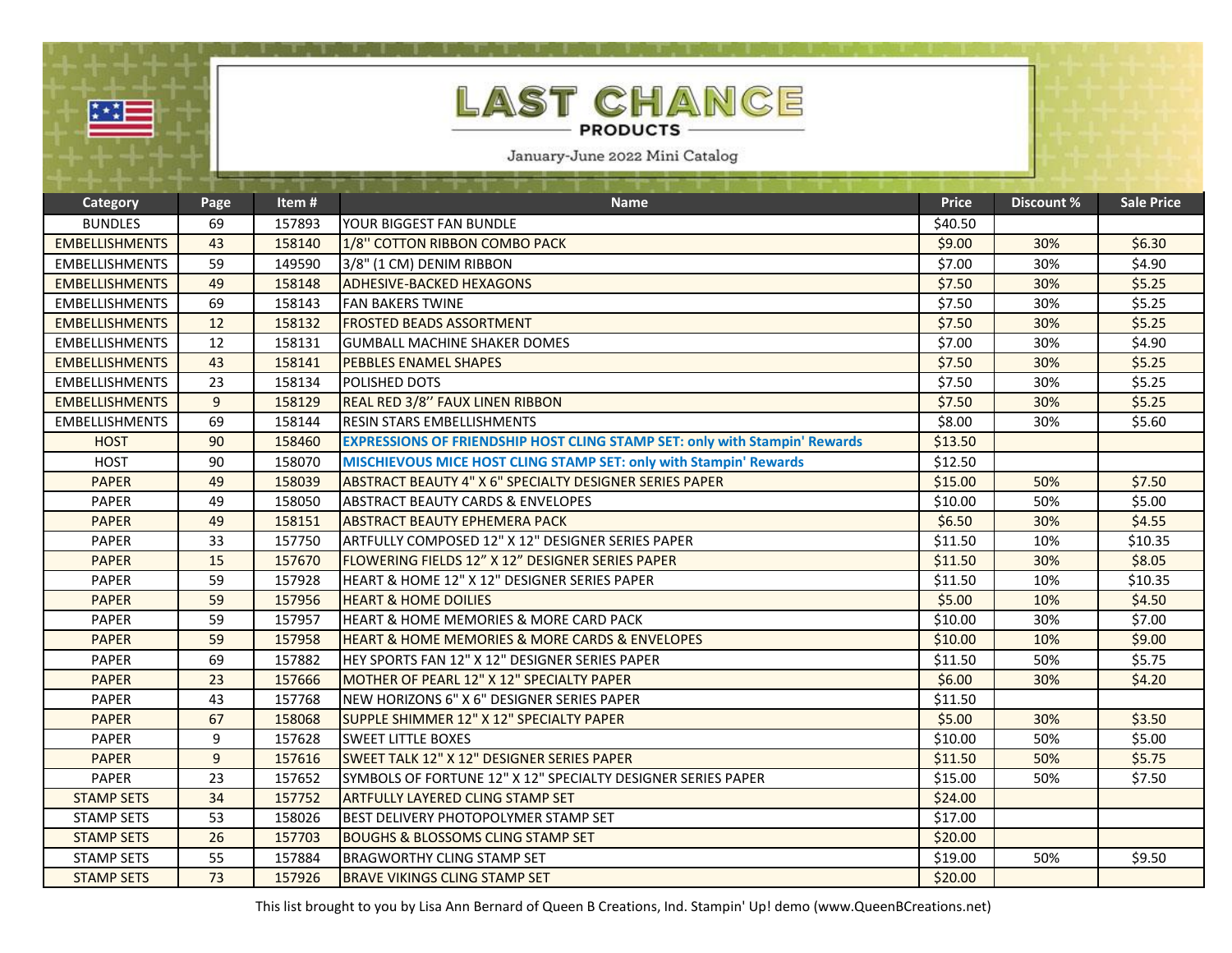| 壁                 |      |        | LAST CHANCE<br><b>PRODUCTS</b><br>January-June 2022 Mini Catalog |              |            |                   |
|-------------------|------|--------|------------------------------------------------------------------|--------------|------------|-------------------|
|                   |      |        |                                                                  |              |            |                   |
| Category          | Page | Item#  | <b>Name</b>                                                      | <b>Price</b> | Discount % | <b>Sale Price</b> |
| <b>STAMP SETS</b> | 66   | 158056 | CACTUS CUTIES PHOTOPOLYMER STAMP SET                             | \$17.00      |            |                   |
| <b>STAMP SETS</b> | 63   | 158037 | <b>CATCH YOU LATER CLING STAMP SET</b>                           | \$23.00      |            |                   |
| <b>STAMP SETS</b> | 24   | 157654 | CRANE OF FORTUNE CLING STAMP SET                                 | \$23.00      |            |                   |
| <b>STAMP SETS</b> | 35   | 157799 | <b>DAHLIA DAYS CLING STAMP SET</b>                               | \$23.00      |            |                   |
| <b>STAMP SETS</b> | 27   | 157737 | <b>EASTER FRIENDS CLING STAMP SET</b>                            | \$23.00      |            |                   |
| <b>STAMP SETS</b> | 62   | 158017 | <b>EVERY CHAPTER CLING STAMP SET</b>                             | \$18.00      |            |                   |
| <b>STAMP SETS</b> | 30   | 157689 | IFLOWERING RAIN BOOTS PHOTOPOLYMER STAMP SET                     | \$23.00      |            |                   |
| <b>STAMP SETS</b> | 36   | 157880 | <b>FLOWING FLOWERS CLING STAMP SET</b>                           | \$25.00      |            |                   |
| <b>STAMP SETS</b> | 74   | 158066 | FOR THE RECORD CLING STAMP SET                                   | \$22.00      |            |                   |
| <b>STAMP SETS</b> | 19   | 157746 | <b>FRIENDS OF THE FOREST PHOTOPOLYMER STAMP SET</b>              | \$17.00      |            |                   |
| <b>STAMP SETS</b> | 28   | 157731 | GARDEN GREENHOUSE PHOTOPOLYMER STAMP SET                         | \$22.00      |            |                   |
| <b>STAMP SETS</b> | 45   | 157868 | <b>GENTLE WAVES CLING STAMP SET</b>                              | \$17.00      |            |                   |
| <b>STAMP SETS</b> | 12   | 157646 | GUMBALL GREETINGS PHOTOPOLYMER STAMP SET                         | \$18.00      |            |                   |
| <b>STAMP SETS</b> | 51   | 158005 | <b>HAPPY &amp; HEARTFELT CLING STAMP SET</b>                     | \$24.00      |            |                   |
| <b>STAMP SETS</b> | 72   | 157910 | <b>HOME &amp; GARDEN CLING STAMP SET</b>                         | \$22.00      |            |                   |
| <b>STAMP SETS</b> | 31   | 157748 | KITE DELIGHT PHOTOPOLYMER STAMP SET                              | \$18.00      | 30%        | \$12.60           |
| <b>STAMP SETS</b> | 11   | 157633 | LOVE & HAPPINESS CLING STAMP SET                                 | \$22.00      |            |                   |
| <b>STAMP SETS</b> | 67   | 158014 | LUCKY YOU CLING STAMP SET                                        | \$20.00      |            |                   |
| <b>STAMP SETS</b> | 62   | 158002 | MORE LOVE CLING STAMP SET                                        | \$18.00      | 50%        | \$9.00            |
| <b>STAMP SETS</b> | 13   | 157650 | INUTS & BOLTS CLING STAMP SET                                    | \$21.00      |            |                   |
| <b>STAMP SETS</b> | 43   | 157770 | ON THE HORIZON CLING STAMP SET                                   | \$23.00      |            |                   |
| <b>STAMP SETS</b> | 18   | 157721 | RAINBOW OF HAPPINESS PHOTOPOLYMER STAMP SET                      | \$18.00      |            |                   |
| <b>STAMP SETS</b> | 38   | 157849 | SEAS THE DAY CLING STAMP SET                                     | \$23.00      |            |                   |
| <b>STAMP SETS</b> | 56   | 157996 | SENTIMENTAL SWIRLS PHOTOPOLYMER STAMP SET                        | \$22.00      |            |                   |
| <b>STAMP SETS</b> | 52   | 157963 | SLIM SAYINGS CLING STAMP SET                                     | \$22.00      |            |                   |
| <b>STAMP SETS</b> | 46   | 157804 | SOARING SWALLOWS PHOTOPOLYMER STAMP SET                          | \$22.00      |            |                   |
| <b>STAMP SETS</b> | 10   | 157618 | <b>SWEET CONVERSATIONS PHOTOPOLYMER STAMP SET</b>                | \$18.00      | 50%        | \$9.00            |
| <b>STAMP SETS</b> | 17   | 157682 | <b>TULIP FIELDS PHOTOPOLYMER STAMP SET</b>                       | \$18.00      |            |                   |
| <b>STAMP SETS</b> | 69   | 158060 | YOUR BIGGEST FAN PHOTOPOLYMER STAMP SET                          | \$18.00      |            |                   |
| <b>TOOLS</b>      | 11   | 157641 | <b>BOUQUET OF LOVE HYBRID EMBOSSING FOLDER</b>                   | \$29.00      | 50%        | \$14.50           |
| <b>TOOLS</b>      | 18   | 157726 | <b>BRILLIANT RAINBOW DIES</b>                                    | \$31.00      | 50%        | \$15.50           |
| <b>TOOLS</b>      | 65   | 158142 | <b>BUTTERFLIES &amp; FLOWERS LAYERING DECORATIVE MASKS</b>       | \$10.00      | 30%        | \$7.00            |

This list brought to you by Lisa Ann Bernard of Queen B Creations, Ind. Stampin' Up! demo (www.QueenBCreations.net)

TOOLS 66 158057 CACTUS BUILDER PUNCH 518.00 10% \$16.20<br>1990 1000 10% \$16.20 157801 DETAILED DAHLIAS DIES 539.00 30% \$27.30

TO ETAILED DAHLIAS DIES **\$39.00 \$30% \$39.00 \$30% \$39.00 \$30% \$27.30** \$39.00 \$27.30 \$27.30 \$27.30 \$27.30 \$27.30 \$